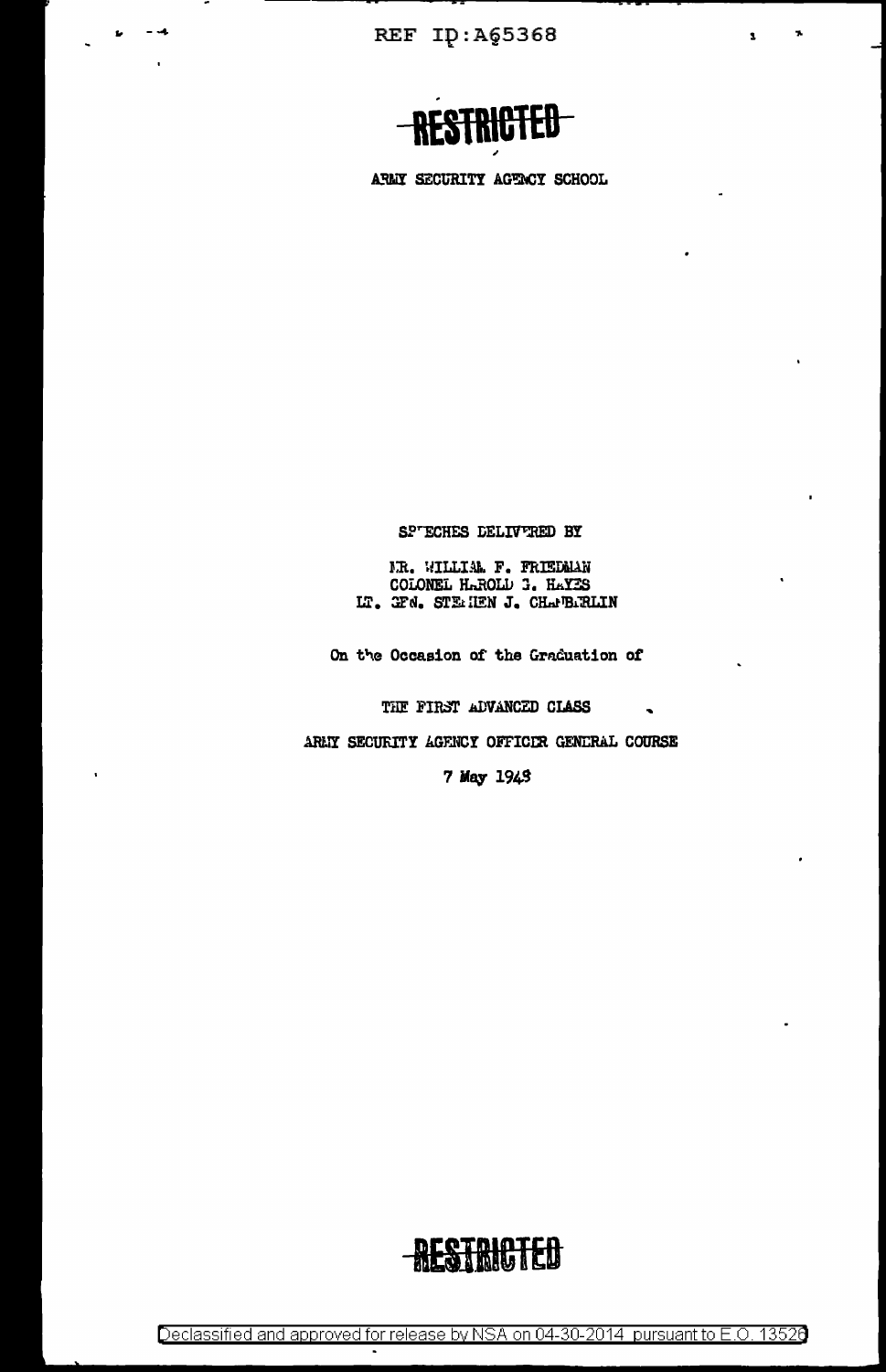REF ID:A65368 **RESTRICTED** 

## SPEECH GIVEN BY MR. FRIEDMAN

I deem it a great honor and a rather unusual privilege to have been selected to say a few rords of an introductory nature and to serve somewhat in the capacity of master of ceremonies this morning. I say that it is a great honor and a rather unusual privilege for two reasons. First, t feel honored because, as Colonel Hayes will explain to you presently, this is a somewhat historic occasion in the annals of the U.S. Army. It is the first graduation of its kind in the Army and, indeed, in the United States --- that is, it is a graduation wherein the graduation exercises of a school specializing in a field usually surrounded with so much secrecy are not being conducted at midnight in a p1tch•black room. Also, it is the first graduation exercise of tho Advanced Course in the Army Security Agency Officers School.

It is a rather unusual privilege, I feel, to have been selected for this honor, because it doesn't often happen that a man is so fortunate as to be permitted, by the Supreme\_Power who guides all our destinies, to live long enough to see a science and a school devoted to that science grow as I have seen them grow. Science, as we all know, moves very, very slowly. In the past few years, of course, there has been a great acceleration in the spoed with which all sciences have been advancing, but in our field the advances have been exception- ally netable. And it is rather unusual for a man to see, in his own short life span, so remarkable and so large a segment of , and approximate a segment of , and advancement occur as has occurred in the period from 1918 to J,94g.

> Now I wish it were possible to indicate from this platform. for the groatar interest of our guests, some *ot* the significant advances in cryptologic science which I have witnessed in my lifetime and which those who are graduating today have had the opportunity to study. But I am sure that all present appreciate the reasons why this is not possible. I find myself this mornin . in somewhat the same position I found myself in a dream I had the other night.

I dreamt that my call had cone, and as I was being ferried across the River Styx, the chap who was running the Perry, a transport engineer whooe name in Groek mythology is Charon, asked to see a copy of my orders. I pulled out a copy from my briefcase and immediately becamo embarrassed. I felt as we all do in a dream which finds us nonchalantly sauntering down the boulevard -- nonchalantly, that is, until we suddenly discover that we are minus certain nrcessary articles of apparel. For when I looked at what I was about to hand the ferryman as a true copy of my orders, I sav only a completely blank sheet of paper. This. however, did not seem to take Engineer Charon by surprise, fer he procoeded at once to produce a bottle containing some chemical and a brus<sup>t</sup> which he used to apply some of the liquid to the blank sheet of paper. In a moment his face lit up and ho said: "Ch, yes, l'riedman., I've been waiting for you. I know just where to take you." He ferried mo then to a landing, where I debarked and found an imposing arched gateway into a thickly wooded park. By the gate was a simple sign stating: "This way to the HSA."

I immediately recognized that the SA stood tor Security Agonoy, bUt whether the H represented Heaven or Hell was not clear to me. I'm sorry to have to tell you that it never did become clear, for reasons vhich you will soon realize. However, I proceeded along a dark path in the direction indicated by on invisible hand, coming presently to the main gate of a reservation surrounded by a double fence. The guards at the gate



 $\sum$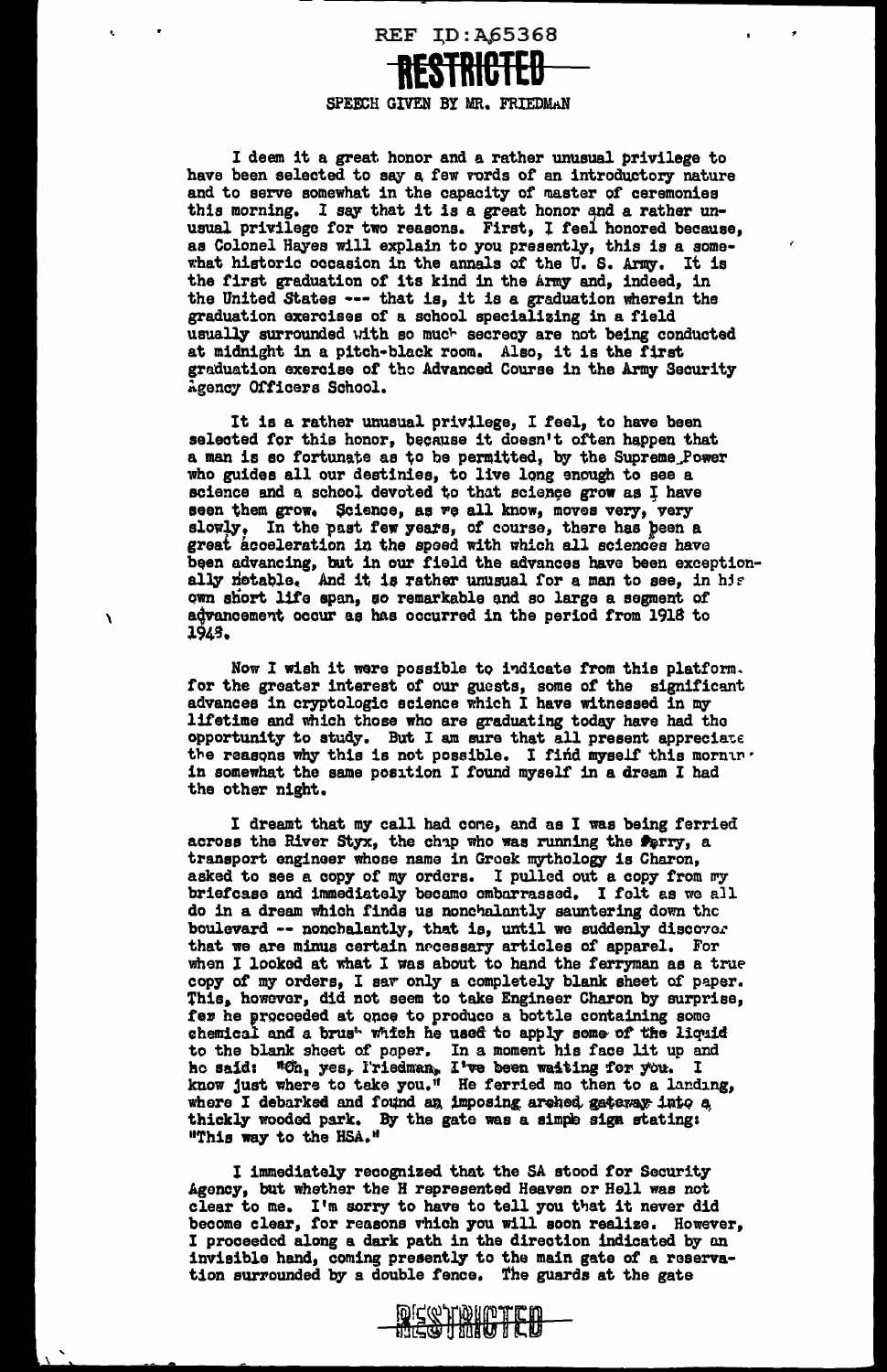

recuired me to present another copy of my orders and the same chemical procedure there produced results which got me inside the enclosure. I reported to the proper authorities at Headquartors Building and was signed in without undue delays

 $\bullet$ 

I was thereupon sent to the Training School where I spont some weeks while the authorities went through the slow and complicated steps of obtaining for me a cryptographic clearance and a loyalty check. I can't and won't attempt to tell you what I learnt in the Training School; one thing I did not learn, however, was what the H in the HSA stood for. None of the other trainees knew, either; and the instructors, whon asked, gave answers that were very ambiguous, or also they were in socret language, the key to which they held back. In due course, I received a certain type of badge. It had my photo, hame, date of birth, serial number and MOS-9600 H. I now was ready for my first job assignment. A guide took me into a building which I could see was divided into large and small rooms, and because of my special badge I was allowed to wander at will.

In one of the large rooms I saw a number of groups of people each intent on what appeared to be the same task, ---<br>or was it pleasure? -- namely, rolling dice. "Aha," I thought, "The H must stand for Hoaven. I'm going to like this place." So I sauntered casually toward a rather small group and stood bohind one of the players, to do a little kibitzing. To my astonishment I began to recognize some of the players. A famous mathematician named Bernoulli, kneeling on the floor, was rolling the bones; Trithemius, Porta, Cardan, Viete, Kasiski, Bazeries, the Harquis do Viaris, and other famous cryptographers, all on their knees, were absorbed in watching the results. I will not attempt to duplicate used by Bernoulli to accompany the throwing of the dice or that used by the others who were watching; maybe I didn't understand because it was all in a special kind of secret language. But curiously enough, the procedings were not very rapid. In fact, after each throw Bernoulli called out the results to a scribe who was sitting at a desk off a little to one side and who recorded them in tabular form in a large book.

I went over to the scribe who turned out to be Poisson and asked him: "What's cooking?" "Can't you see," he replied without looking up, "We are messing up the laws of probability to confound the students of the Army Security Agency Officers School on Earth?" Then he looked up, gave me a searching<br>glance, and asked: "Who are you and how did you get in here?" With some embarrassment I found that my badge had somehow become hidden bohind my board. I hastily pulled the badge out from behind the shrubbery and displayed it. He took one look at it, read my name slowly, hopped down from his stool, rushed over to the group, and exclaimed: "Friedman's reported in for duty -- you know, the one they call 'Uncle Willie' at the ASA." Trithemius stroked his vhisters solemnly and said: "Friedran, ch? wasn't he the follow who gave the first cryptologic course, in 1918, and then lived on for thirty years to help with the 1948 course? He's just the fellow we're looking for. Maybe he's the one tho will tell us at least something about the new developments that have turned up in those thirty years. It's<br>a terrific job to find out anything at all about the ASA --<br>they're all so security-conscious! Front and forward, Friedman,<br>and tell us all about it." With some can't! I took a solemn oath not to tell; and besides, an Executive Order doesn't permit it." "Executive Order," exclaimed Trithemius, "Whose Executive Order?" "A Presidential Executive Order," I replied. Trithemius reached for the telephone, dialed zero and soon began speaking. "There's a chap here named Friedman who has just reported in from Earth. I've ordered him to tell us what's boen going on at the Army

 $\frac{1}{1}$ 



. 2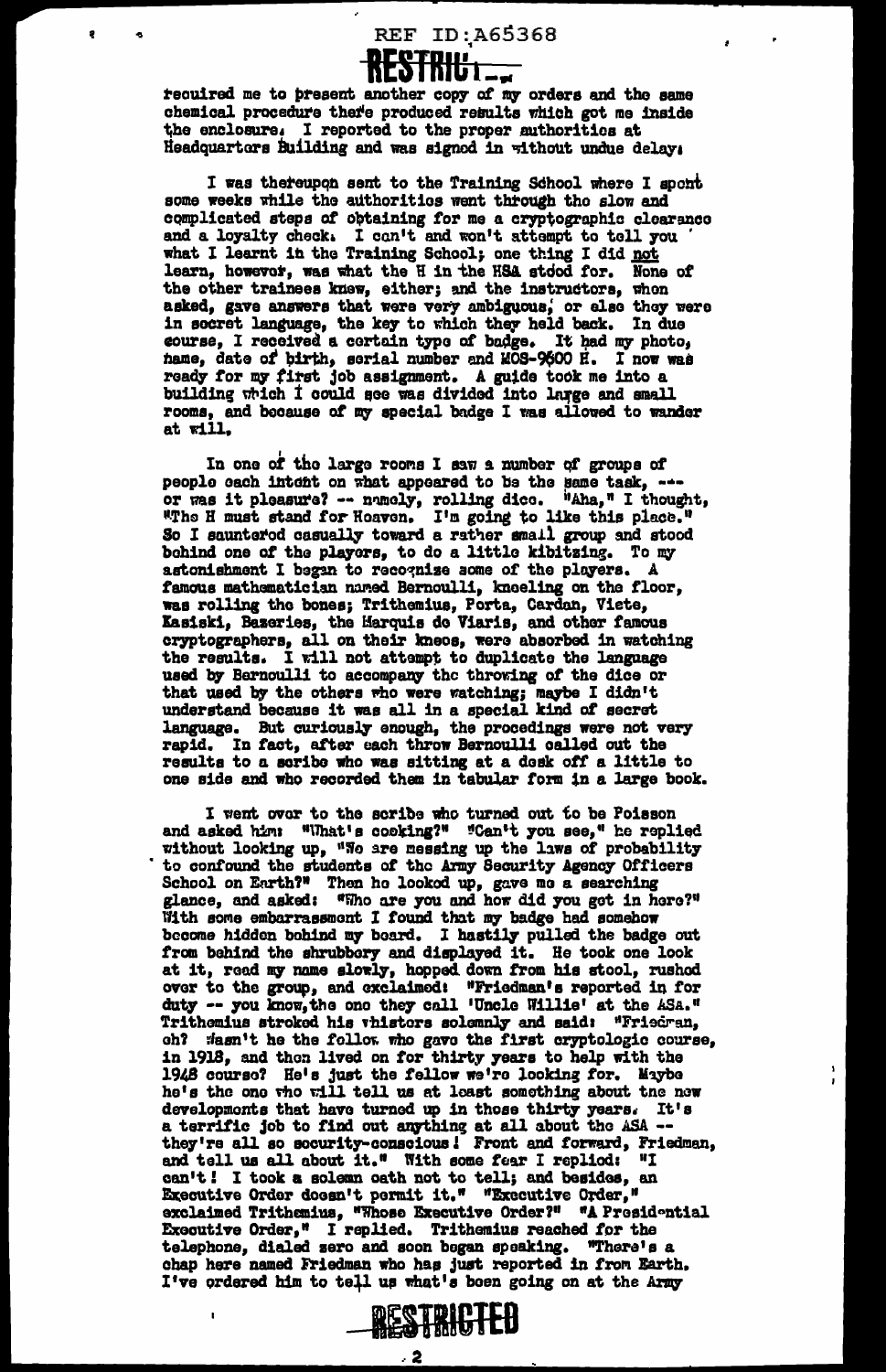Security Agency for the past thirty years and he refuses to talk. Says he's under a special secrocy oath and besides, he says, there's now a Presidential Executive Order against it." He listened for a few seconds, hung up the reconver, turned to me and said: "The Chief of the HSA has authorized me to say that in case you won't talk of your own volition and the rest of us fail to got you to talk, tvo things are going to happen. First, as a special punishment, you will be assigned the job of expunging from every single book on cr-ptanalysis -- most especially from your own -- all such phrases as 'It is obvious that' and similar nonsense. Second. he's going to hold up beginning immediately, all appropriations for the Departments of Wine, Women and Song !" The threat of such dire consequences and the fact that the whole group became so menacing in its deneanor towards mo awoke me. Indeed, I awoke with great fright. That's why I never found out what the Ii in HSA stood for, or to which echelon of the Hereafter the HSA was attached.

Today, as I said before, I find myself in a somewhat similar position of not being able to tell you in what respects our science and our School curricula have progressed, and I'm in a bit of a fright as to the ire of those in the audience who had hoped to learn something about vhat our graduates have been doing or have learned. I hope, however, that they will not hold it against me or against any of the other speakers this morning if we sidestep and ralk gingerly around the subject. As I seid before, I only wish we could tell you some details, because the story is really quite impressive; but we can't. You will have to take our word for it that the officers wno graduate today from the Advanced Course of the Army Security Agency Officers School have indeed qualified themselves for the certificates which they are about to receive. By diligence and hard work, many hours of study, considerable perspiration and, I imagine, some profanity, they acquired the necessary knowledge to fit then to carry out certain important duties for which we hope the Army Security Agency Officers School has properly prepared them.

It is now my pleasure to introcuce to you the next speaker, Colonel Harold G. Hayes, Chief of the Army Security Agency, who will toll you something of the background of tho Army Security Agency Officers School. He herdly needs any introduction, but for the benefit of some of our visitors, I feel it desirable to indicate a bit about his own background.

Colonel Hayes was born in Pittsburgh, Pennsylvania in 1907. In 1929 he graduated from the United States Military Academy and was commissioned in the Signal Corps. His assignment to duty in our field of activities began in 193d, when he becare a student in the Signal Intelligence School. Dver since that time his service in this field has been uninterrupted. In fact, it is interesting to note that he has the longest period cf assignrent to this type of duty of any officer of the Regular army. In 1942, in London, Colonel Hayes was assigned to the Planning Staff for the North African invasion and rem ined assigned as a member of the Staff of Allied Force Headquarters until February, 1944, when he returned to duty in Washington, D. C. He vas appeinted Chief, Army Security Agency on J April 1946. He has been awarded the Legion of Herit with O $\cdot$ k Leaf Cluster, 9nd has been designated as an Hunorary Officer, Crder of the British Empire. His distinguished career in the military service is natched only by his equally distinguished extracurricular career on the golf course, he being the chanpion golfer of the Arny Security Agency, including all continental and overseas stations thereof. It gives me great pleasure to present Colonel Hayes.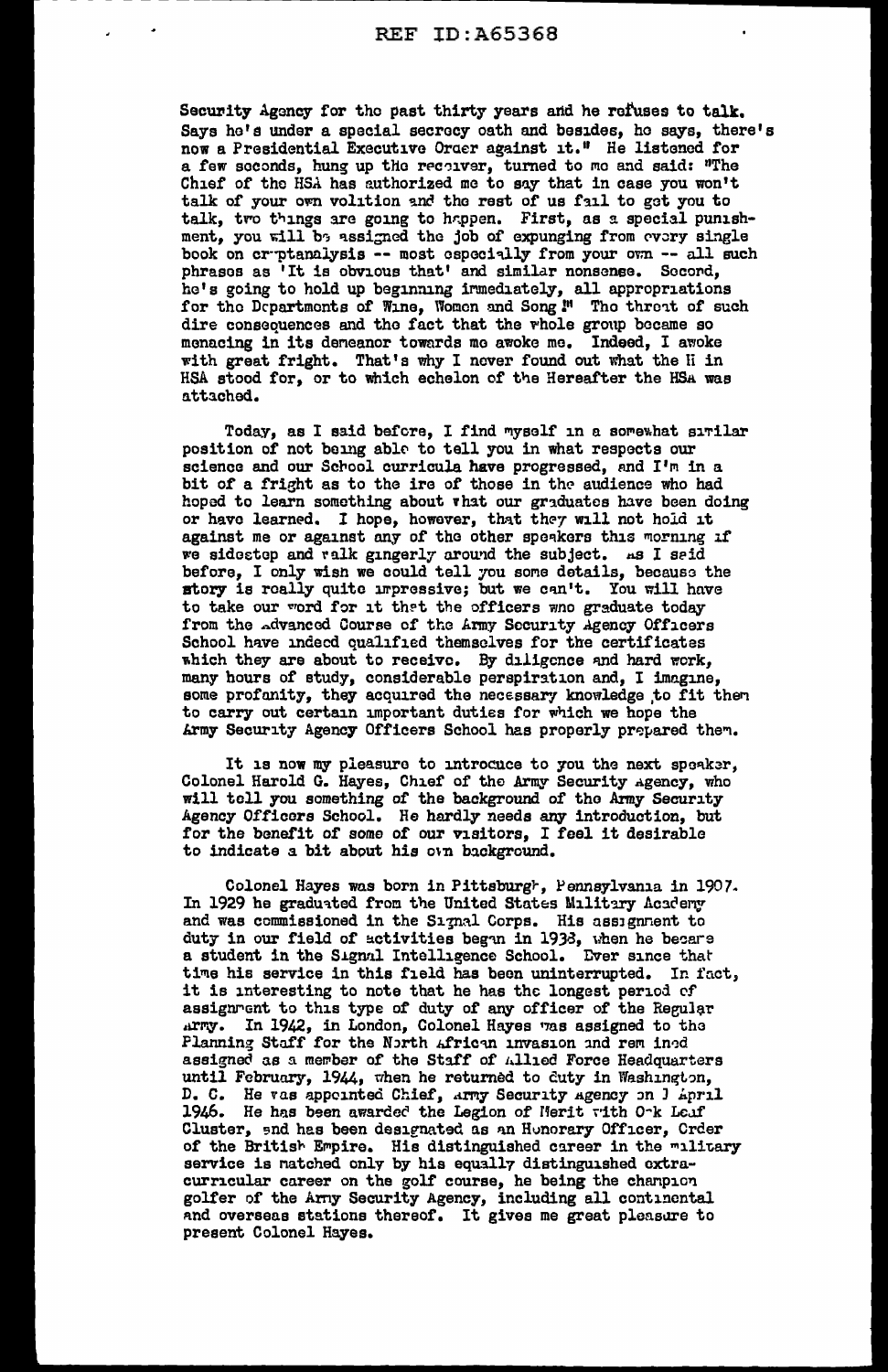## SPEECH GIVEN BY COLONEL HAYES

The Signal Intelligence School ras established by  $hr$ . Friedman in 1931 and remained his responsibility for four years. Mr. Friedman was at that time Civilian-in-Charge of the Signal Intelligence Service, the training offered in the School was completely integrated and well-coordinated with operations.

The instruction given in the early days of the School, though it consisted principally of cryptanalysis, was as comprehensive as it needed to be, considering the relatively simple operstional procedures at that tine.

As originally planned, the course was to last for one year and one student was to take the course each year. But the first class, consisting of lat Lt. Mark Rhoads, recommended that a second year be added in order to provide more thorough training than could be accomplished in a single year. This plan was adopted, and, beginning in September 1932 there were two members of the student body, a junior member and a senior member. The junior member was lst Lt. ". Preston Cordernan, vho later (from 1943 to 1946) became Chief of the Signal Security Agency. In September 1934 Lt. Corderman relieved Mr. Friedman as instructor of the Signal Intelligence School, and thereafter it became the practice to give one of the students tho had completed the twoyear course a tour of duty as Officer-in-Charge and chief instructor of the School. Lt. Cordorman had as his student Lt. Harrod G. Miller, Signal Corps, who is now a Colonel and President of the Signal Corps Board at Fort Monmouth.

The arrangement by which one student would enter each  $7e^{\circ}r$ to study along with a second-year student was abolished in 1936 in favor of a plan which would permit two students to begin the course together. This would make it possible to cover more problems in the course since the pick and shovel work could be shared and two minds were better than one in making the educated guesses upon which success depends.

In August 1936 Captain Miller, as Officer-in-Charge of the Signal Intelligence School, began the instruction of the first pair of students to study the course concurrently. One of these officers was lst Lt. (later Colonel) George A. Bicher, who became Chief of the Signal Intelligence Service in the European Theater of Operations, and later still the Deputy Chief of the Army Security Agency. He is with us today. The other student was lst Lt. Charles Brundy Brown, Sign-1 Corps, who is now a colonel on duty with the Joint Chiefs of Staff organization in the Pentagon.

Between august 1938 and June 1940 the student body of the Sign~l Intelligence School was composed of lst Lt. Joe C. Eberr and myself. Captain Bicher was our instructor. Lt. Sherr served as a major under General MacArthur in the Philippines. He v, & evecuated from Bataan and, as a colonel served as Chief of the Signal Intelligence Service in the Southwest Pacific Aren. Jn 1943 Colonel Sherr was killed while en route to the United .'tates in a transport plane. We were the last students to complete 'ne two-year course of the Signal Intelligence School. The two students who followed us were Captain (now Colonel) Harolr Drud, who later became Chief of the Allied Translator and Interpreter Service in the Pacific Area, and lst Lt. (now Colonel) Emle F. Cook, who later became Chief, AS. Europe. I was the instructor. We began working in August 1940, but the course had to be discontinued within a few months because of the pressure of  ${\tt work}$ and the need to make use of the students in operations.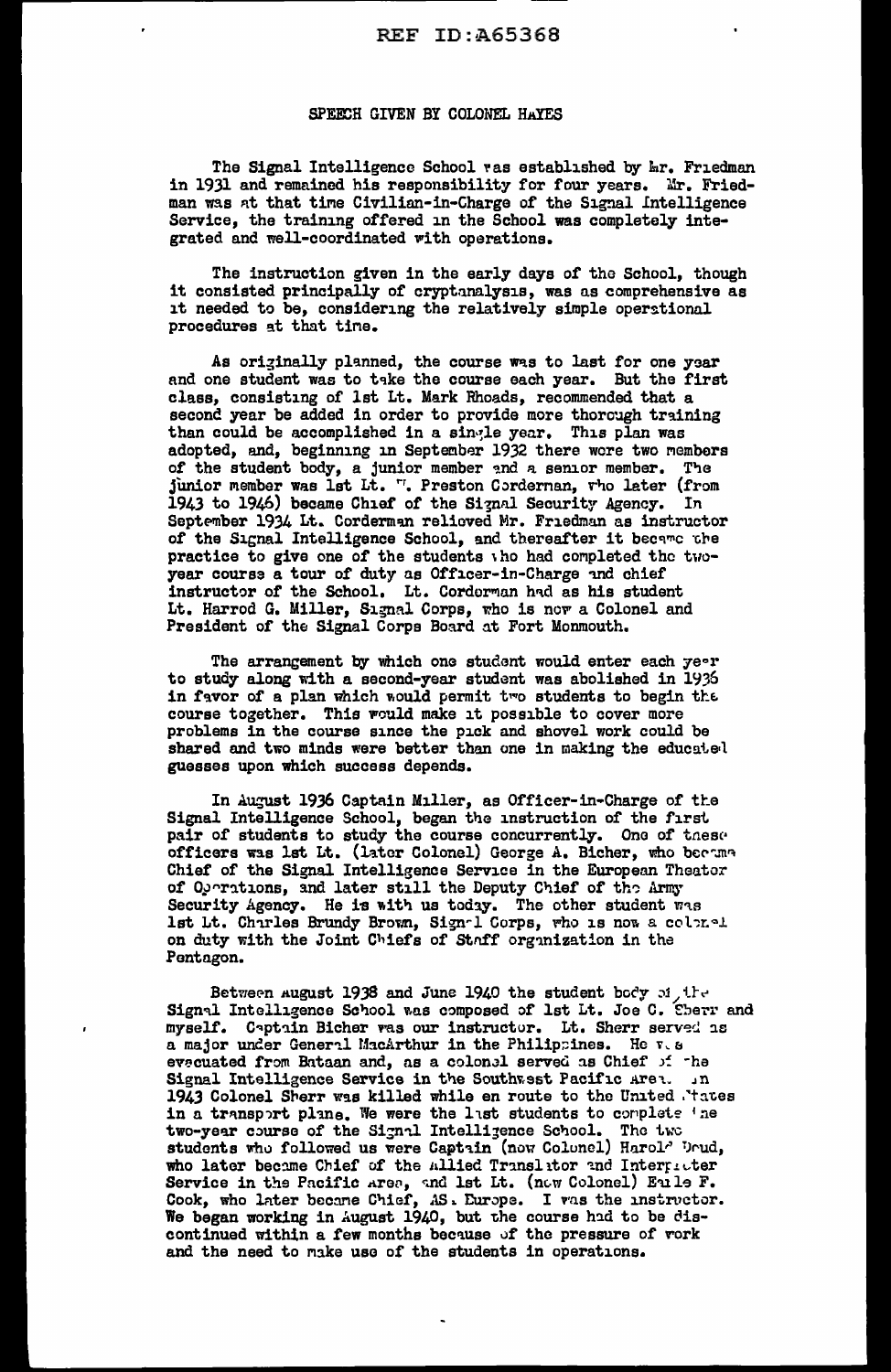Two Coast guard students, Lt. Jones and Lt. Rhodes, also took the full two-year course, Jones in 1934-36, and Rhodes 1n 1938-40.

In the ten years of its existence the School had provided a thorough course of instruction in cryptanalysis and related subjects to nine Regular Army officers. It is interesting to note that of these nine graduates, eight of them performed duties during the war which required signal intelligence treining. This is a unique record, I believe, in the Army, which has an unfortunate reputation for training officers for certain specialized vork and then never using them in that specialty.

A great many officers were trained by the Signal Security Agency during the war years, but the scope and purpose of this instruction was essentially different. It was specialist training which prepared officers in a single field of the Agency's activities.

Shortly after the end of the war the need to reopen the Sigm.1 Intelligence School was recognized. Three major changes in concept were apparent.

First, the school needed to have official recognition. Tne prewar school, mainly because of its size, was lacking in this respect and hence an officer received no credit on his official record for having compieted the course. This did in injustice to the officer concerned as well as to the inportence of signal intelligence to the Army. Because tho ASA is neither a separate branch nor technical service, we were faced with a difficult problem in having our school recognized as being on the same status as my basic arn or service school. The best we could get was to hive our school recognized as the equivalent, insofar as establishing eligibility for attending higher schools such as the Command and Staff School at Leavenworth. It is no, however accepted by any of the arms or services as substitute for their own basic courses.

Second, the scope of the course needed to be vastly increased to include not only all phases of signal intelligence, but signal security as well. The prewar course was aimed principally at giving training in crypt-nalysis. Our new objective was to train staff and operations officers who would be capable of commanding large ASA units, directing their operations, nnd serving as special staff officers in the headquarters of large commands. And, paradoxically, while the scope of the course was to be increased, the time was to be reduced to one year instead of two, as it was felt that a proper balance between training and operstional requirements would not permit two years' time to bo devoted to school.

Finally, the capacity of the school needed to be vastly increased. We needed to turn out at least thirty officors per course to have any hope of meeting even peace timo personnel demands.

And so in July 1947 our school got under way with twelve students. I'm glad to see that the same number are finishing who started.

It was admittedly an experiment, it was new, and we hoped to loam ~nd profit fron the experience or this first course in making needed improvements. Now this is not an apology, because I don't feel that any apologies re called for. I do hope, however, that you who are graduates of our first course, who may have seen many particulars in which our course was not up to standard, who may at times have been discouraged or disappointed, I hope that you will give us the benefit of your experience end advice in setting up a better course and better instruction. We shall have a period of four months in which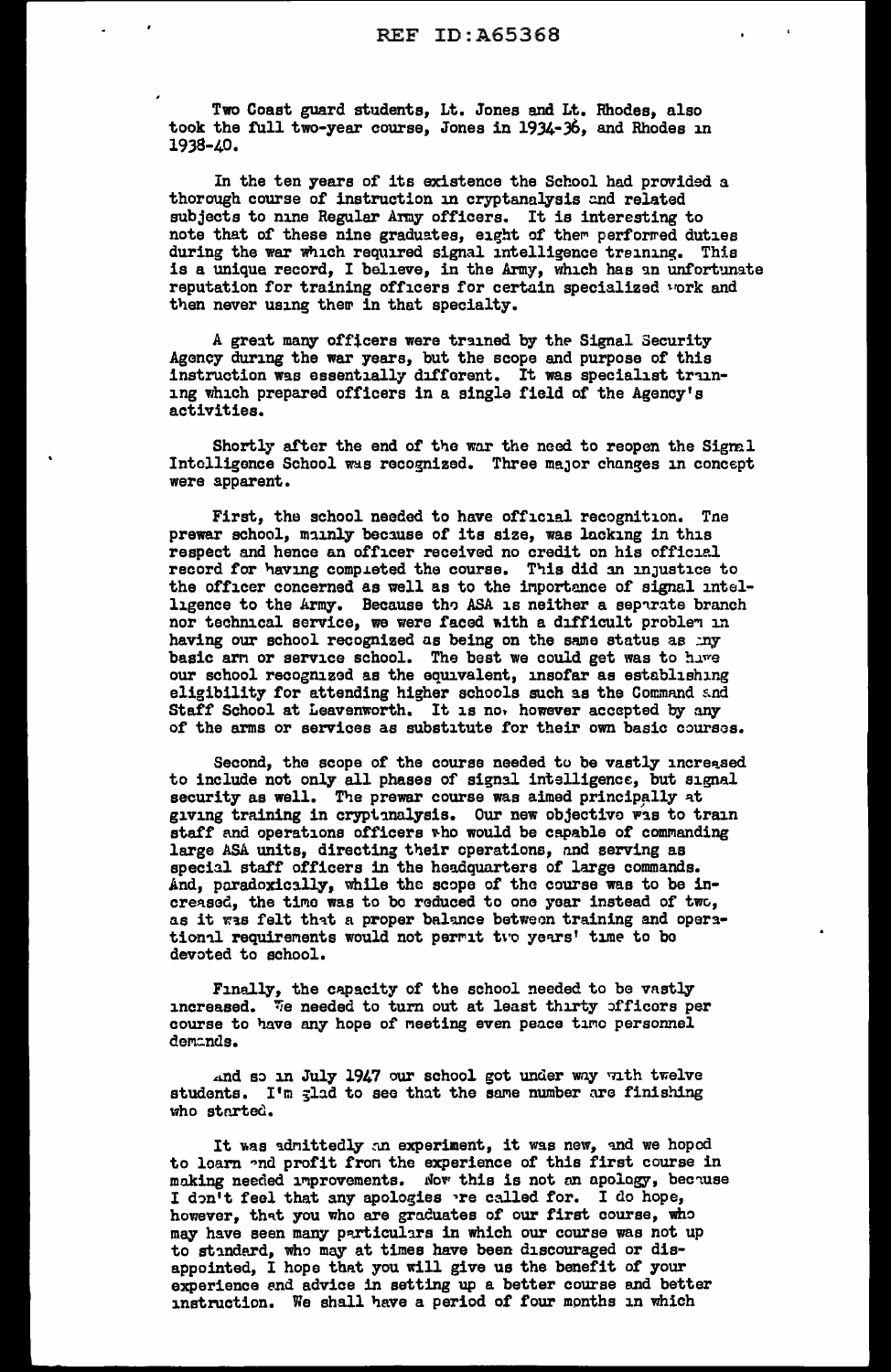to prepare for the next course which starts in September and in the meantime those of you graduates who remain on duty in this area can expect to be called on for your help.

I would like at this time to extend my sincere appreciation and commendation to all members of the school faculty, to all our instructors, and to the others who gave so much of their time and energy to make this course a success. For many it was another case of that often used phrase in the Army "in addition to your other duties." It is our hope and our plan that in the future we shall have a permanent and full-time faculty with no other responsibility then to make this school second to none, but for this first course we had no other choice than to make the best of what we had.

And last, but certainly not least, let me extend my appreciation to the graduating class without whose energotic interest and active cooperation our school could never have succeeded. My congratulations to you all and may you have the opportunity to serve your country well and faithfully in the specialty for which you have been trained.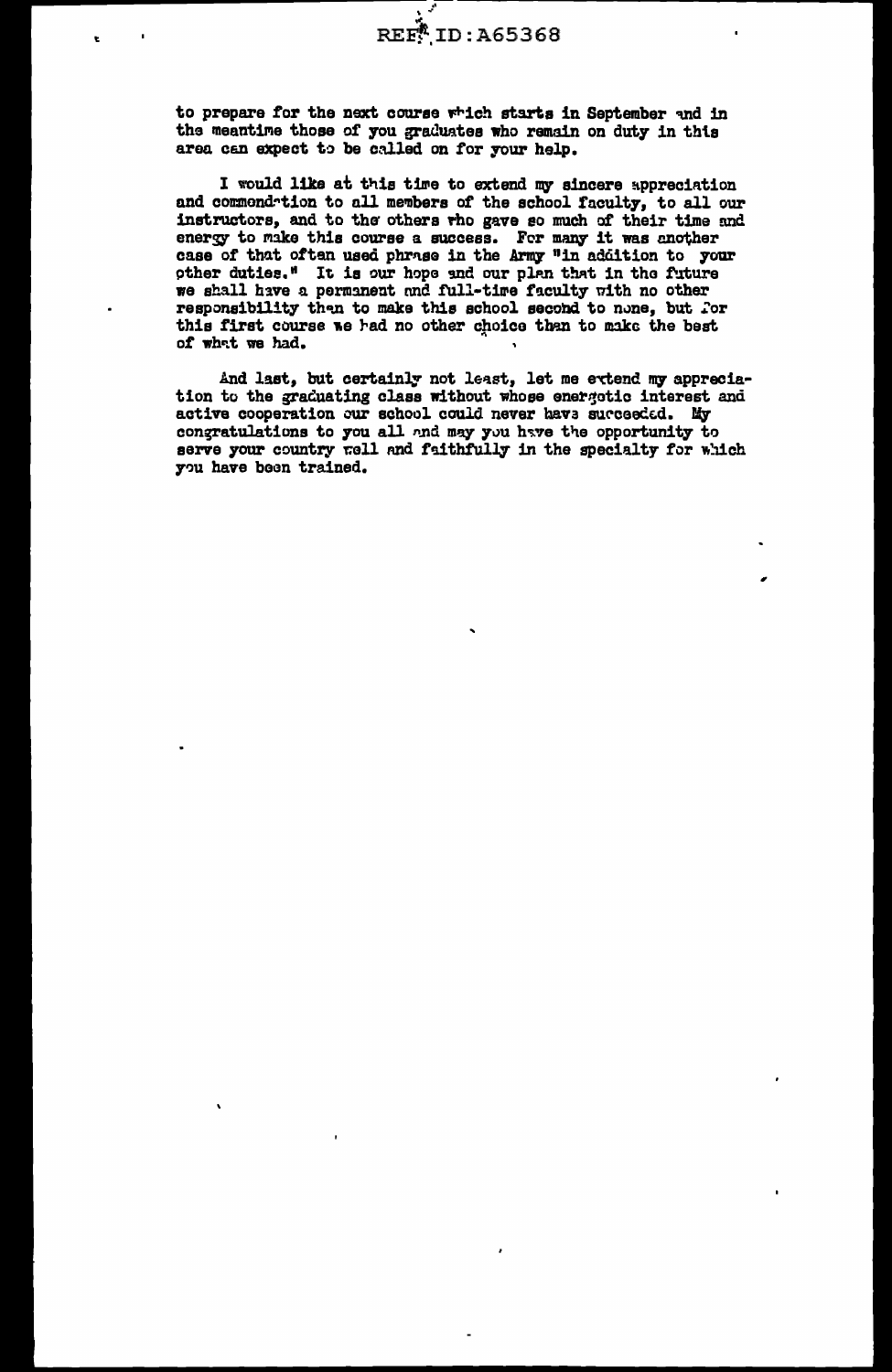## NOTES FURNISHED GENERAL CHAMBERLIN FOR USE IN HIS EXTEMPORANEOUS ADDRESS

On 8 May 1945 at Rheims, France, the terms of a military surrender were signed by the Germans which brought to an end the war in Europe, -- a war which we were told by certain persons in these United States that we could not possibly win. Three months and seven days leter, on 14 August 1945, we brought to an end the War in the Pacific, -- another feat we were told would be impossible of accomplishment.

It was not by chance that these victories were pessible. World War II was fought with guns and ships and planes, with machines and supplies, and men, and also with propaganda and diplomacy. But not with these alone. The weapon which we used with the most telling effect was intelligence. We had more and better intelligence than our enemies had.

Well, we won the War and active or shooting hostilities ceased, but a cold hostility had replaced them and grows more and more bitter against us. We are threatened today, as we have<br>never been threatened before in peacetime with a very real danger<br>to our security as a nation. We are called upon again to make sacrifices, to invest in government bonds, to give our time to military preparations. In the present battle for security we are as a nation pouring gold and food into Europe. We may have to be ready to back up these investments with men and guns if necessary. Our commitments are worldwide.

Pearl Harbor and our experience in World War II taught us some things about security and the all-important role of intelligence vhich we have applied and vhich we are applying today. It is pretty well established, for instance, that "as our positive power to provide national security, that is, military strength, is decreased, the efficiency of our intelligence services must be correspondingly increased in order to insure sufficient advance warning of hostile intent and capabilities to allow mobilization of our national resources." Accordingly, while demobilization and reorganization of the armed forces was taking place, we were planning the revitalizing of the intelligence services of the United States. We are still in the process of perfecting these services so as to prevent another Pearl Harbor.

To this end the Chief of Staff on 3 March 1947 sent to the higher commanders and principal staff officers of the Army a memorandum concerning the intelligence functions and responsibilities of the Army. In this memorindum it was directed that each iddressee should "impress all appropriate elements within his sphere of responsibility with the importance of an efficient<br>intelligence service within the Army, and by appropriate instructions and continued field inspection require execution of the general plan" which was cited therein. The General Intelligence Plan promulgated by the Chief of Staff in this cirective of 3 March 1947 embodied the following courses of notion: (See  $Tab$   $^nA^n$ )

As a member, ind a most important member of the intelligence team, the Army Security Agency is charged with the responsibility for the perfecting of that pertion of our overall intelligence program which is cohoerned with signal intelligence and communications security.

For the benefit of some of our guests at this exercise, I will outline in very broad terms the general mission of the Army Security agency. It is a two-fold mission and I'm not sure which<br>half is the more important, so I don't want any of those present<br>to draw any inferences from the order in which I give them today.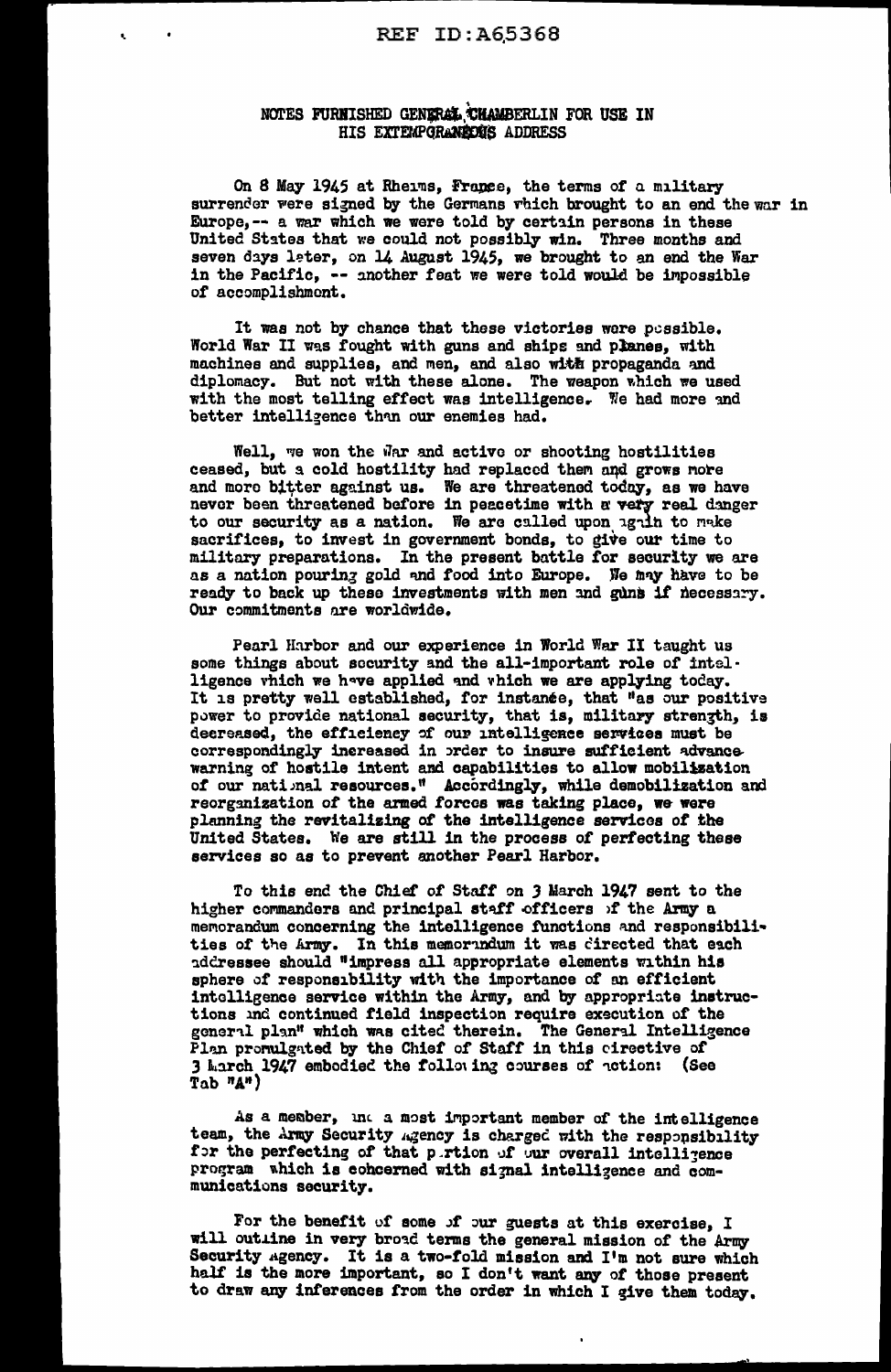$\mathbf{a}=\mathbf{a}$ 

There is, on the one hand, the mission of producing, in time of war, intelligence from a study of the enemy's communications. The technical name we give it is signal intelligence or communication intelligence, and my own experience enables me to tell you that such intelligence is extremely useful and valuable. But, as I have indicated, that is only one-half of the two-fold mission of the army Security Agency. The ther half is the protection of our own communications at all times, so as to prevent the enemy from being successful in his attempts to obtain intelligence from our messages. The technical name we give this phase of the mission is communication security.

One thing I'm sure the graduates here have learned in their studies and have come to appreciate is how and why these two phases of the general mission of the Agency complement and support each other. And the fact that they are so interrelated tells why the Chief of Staff of the Army and his various assistant chiefs look to the Army Security Agency for technical advice on matters in both fields. Some day, perhaps in the not-too-distant future - who knows? - some of today's graduates may find the meetwes carrying the burden of responsibility for giving proper technical advice.<br>That is why I deem the training they have received in the army<br>Security Agency School to be of such high importance.

To carry out the mission which has been assigned to it and to meet in a satisfactory manner the increased responsibilities that have been placed upon it, the Army Security Agency must have officers with training and experience - officers who will give their best to and make a career of their ASA assignments.

You gentlemen of the graduating class of the Officers School Division have attended classes eight hours a day for a period of 46 weeks. You have been getting acquainted with the activities of the Agency so that you will be prepared to assume a share of the responsibilities of the Agency. I want to welcome you to our intelligonce team, on which you will have an opportunity to contribute in no small measure to the winning of our battle for national security.

(Add any additional personal remarks as deemed approprinte.)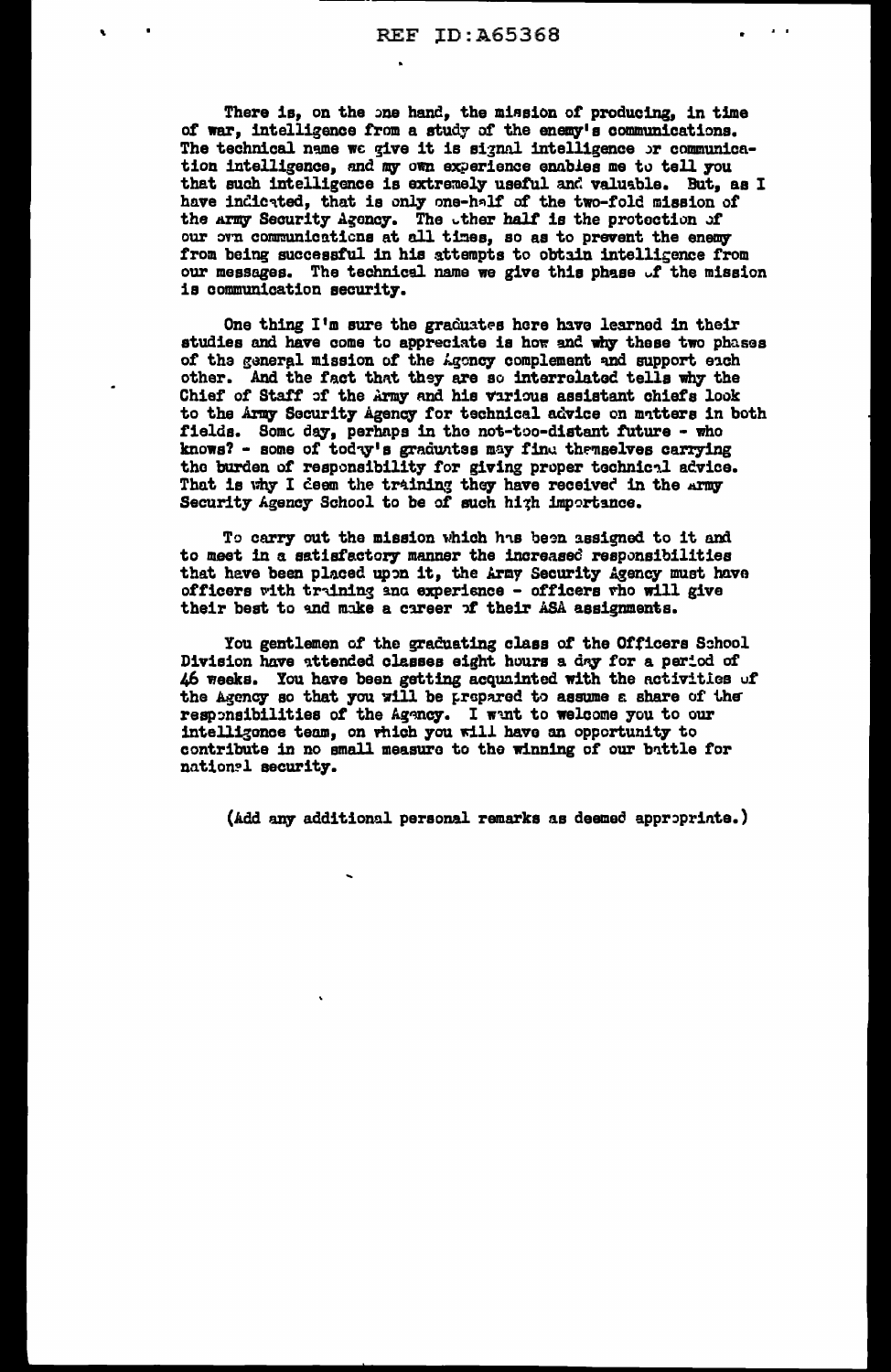## WAR DEPARTMENT OFFICE OF THE CHIEF OF STAFF *RASHINGTON*

3 March 17.

Subject: Intel'i cance Functions de Capporeibilities

TO:

 $C^T L^{\mathfrak{m}}$  $C^-\mathcal{N}_{\mathcal{D}+}$ **GJ UCTET CU UCTA** (4. 開き **CC ACCEAL** CUMBER I THURS COMMUNIC UC APAI AIR FORTS CG CRY GR TVD & PORS Of Latins L.I. AND M.D. **A A AND AND STAFF COLLAGE** WAITE OF ADMINISTRATIVE ATL TECHNICAL STRUCTES

1. Peniting from our experiences in two wars and four ur painful subrise it Pearl Harbor, it has been acknowledge. on a highest levels that Intellizence services of the Governies hast be rehabilitated and brought to high officiency. Such the tengment has previously been voiced on the general princip on the top our positive power to provide national security, i.e., multure strength, is decreased, the efficiency of our Intelligate services must be correspondingly increased in order to insure sufficients advance weming of hostile intent and capabilities to all motilization of our national resources.

.. Preoclupation with problems f demobilization. il s crgs nizati n has charbed greatly the time that thou is a series of the contractors and principal staff offices. during their higher commarders nd principal staff officer. during months. It is essired now to draw the attention of these officers to the impertance of placing Intelligence on the priority level which is required in national interests.

3. Progress in the improvement of the efficiency of the Intelligence services has been attained since the postwar reorganization of the War Department through the application of various recommendations of Boards of officers and investigating committees. There are, however, certain fundamental difficulties which tend to retard full recognition of the importance of Intelligence in our national defense structure. These are:

a. A lack of full understanding and approciation on all levels, from the War Department to the lowest troop echelon, of the scope and vital importance of Intelligence to national security.

b. Assignment of inexperienced personnel to Intelligence duties, lack of stress of Intelligence training in all echelons; frequent turnover of trained personnel on Intelligence duties, thus sacrificing benefits of experience and continuity; and inadequate incentive to attract and continue on Intelligence duty the highest type of military personnel.

c. Curtailment of Intelligence personnel available for collection, evaluation, and dissemination of Intelligence.

4. A long-term plan has recently been approved which, if applied progressively by commanders and staffs of all echelons, should result in the elevation of the Intelligence Service to the level of priority it demands in our scheme of national preparedness. This plan is: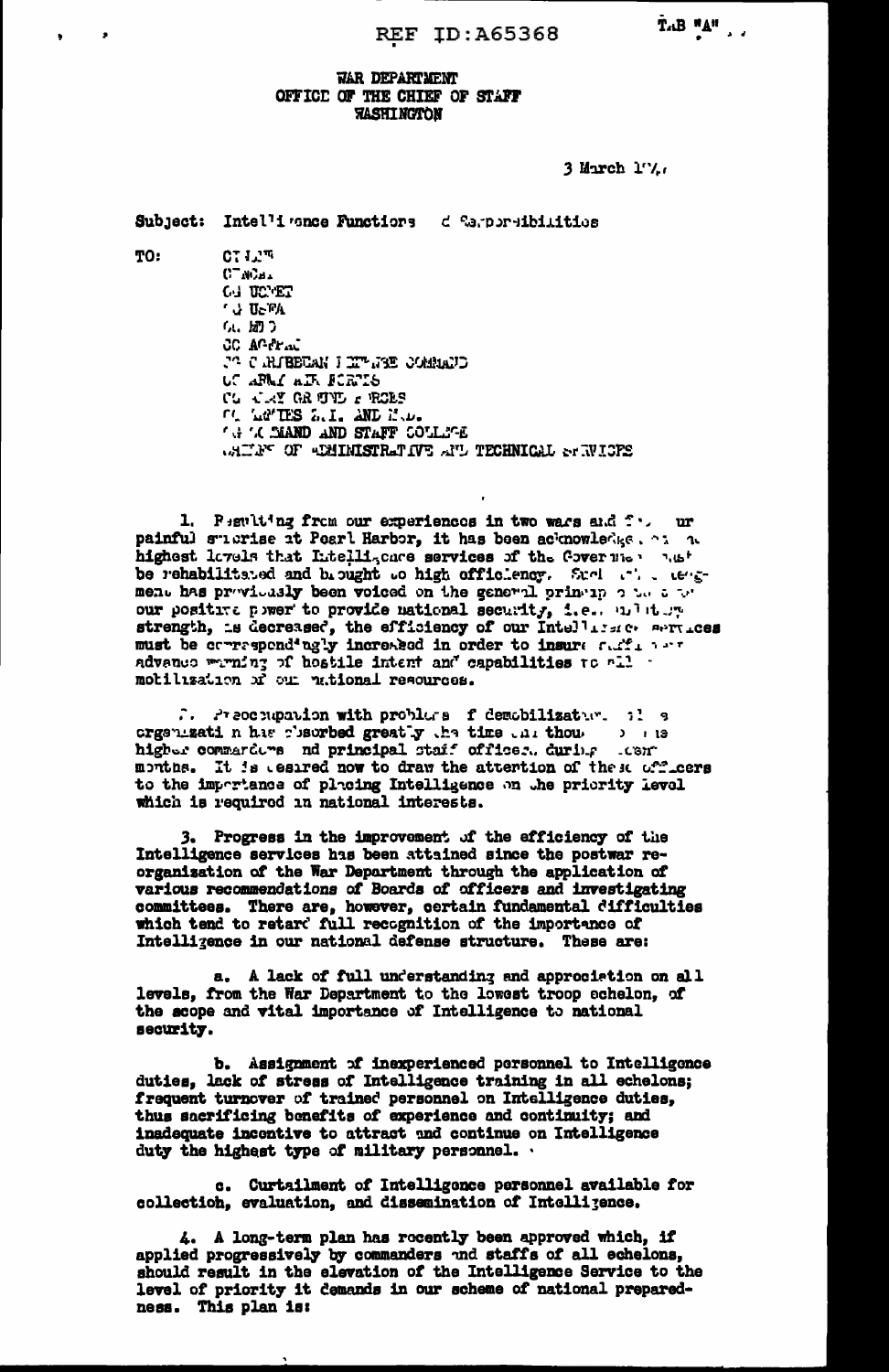$\frac{1}{2}$  and  $\frac{1}{2}$  and  $\frac{1}{2}$ 

 $\mathbf{r}$  and the first set of  $\mathbf{r}$ 

a. Continuing review of the curricula and field inspection of instruction in all army schools by appropriate . commanders and by the Director of Organization and Training and the Director of Intelligence in cooperation, to insure that the courses in Intelligence training amphasize the importance of Intelligence and are adequate and consistent with the mission of the schools.

b. Continuing review of programs and field inspection of training by appropriate commanders and by the uirector of Organization and Training and the Eirector of Intelligence in cooperation, to insure that Intelligence training in the service is adequate and appropriate to the mission of the units conderned.

c. Initiation and monitoring by the Director of Intelligence, VDGS, of continuing review by the Joint Intelligence. Committee (with Joint Chiefs of Staff approval) of instruction in the schools under control of the Joint Chiefs of Staff to insure that Intelligence is adecuately stressed, and that the Intelligence courses, ne adsquate and consistent with the mission of the schools.

d. Cuttinuing emphasis by the Secretary of War and the Calef of St ff in testimony before the Congress and in conferences ' with militory comminders of the vital importance of Intellugence. in our nation 1 preparedness.  $\sim$  $\mathbf{g}$  .

e. Establish the principle at the earliest practice, ble -  $\sim$ date that a requirement for assignment to intelligonce positions will be the prior completion of a service school Intelligence course, or equivalent war experience, apprinted to the position; the detailed-plan to be originated by the Director of Inteligence along the following general lines:

> Unit positions below division and Special Service numbered Air Force level:

Schools

Positions including and above the division and numbered Air Force level, excepting the War Department General Staff and Military <sub>s</sub>ttaches:

General Sorvice Schools

Senior positions above division and aumbered air-Force levels and including ' "?  $\theta$  values Tar Department and Military Attaches 7 ... Stritegic Intelligence School

f. Continued menitoring of assignment of officers to Intelligence positions by appropriate commanders and by the. Director. Personnel and administration, and the Director of Intelligence to obt-in greater stability f Intelligence organization .nd increased length of duty tour. **CONTRACTOR** 

g. Continued review by the Director of Org-nization. and Training and the Director of Intelligence of tables of organization and allotments to insure that Intelligence positions are accorded some prestige of rank as are operations, war planning and supply positions.

h. Continuing review by appropriate commanders and by the Director of Organization and Training and the Director of Intelligence to avoid assignment to Intelligence officers, of. duties which prevent proper performance of their intelligence functions.